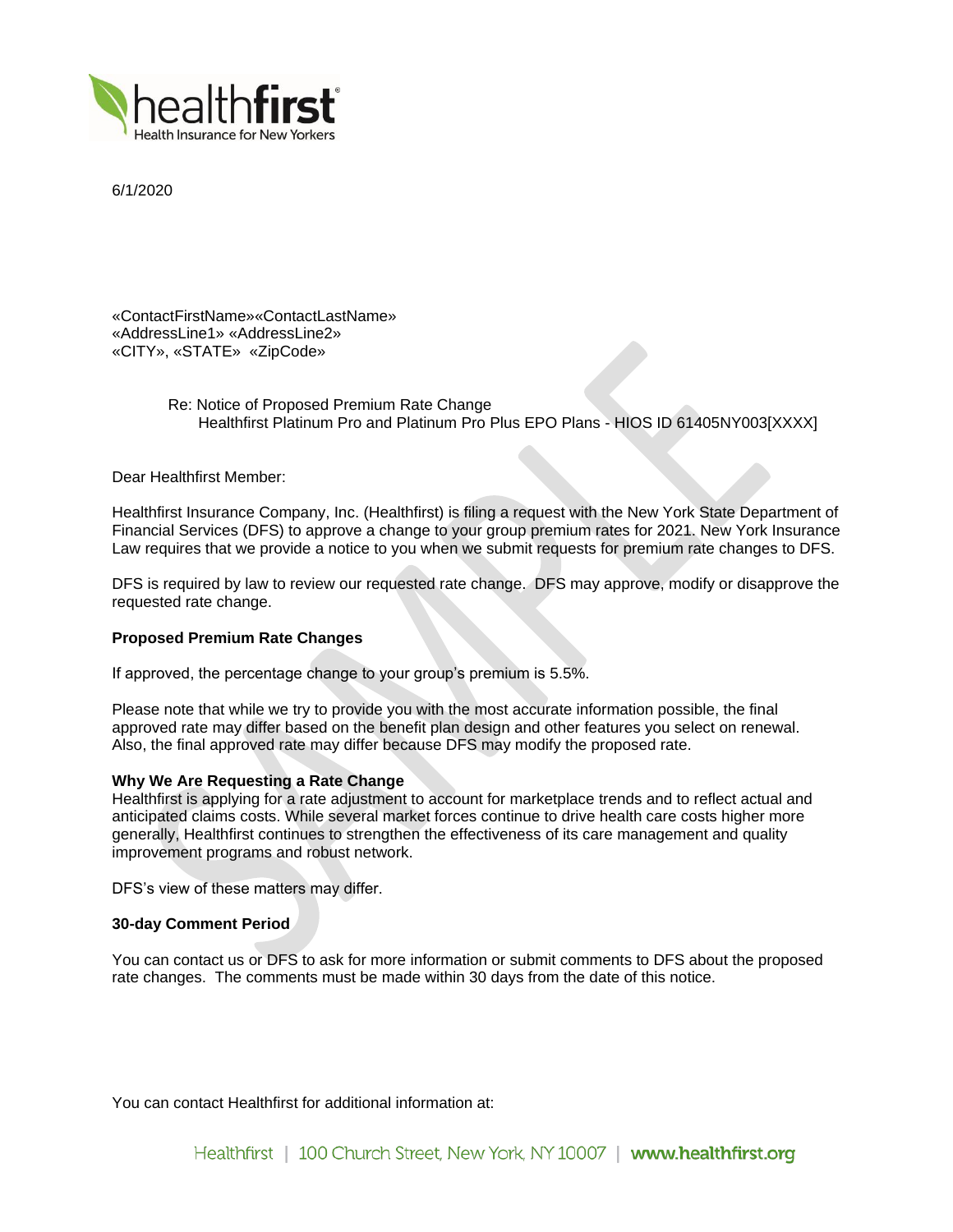Healthfirst Insurance Company, Inc. 100 Church Street New York, NY 10007 1-855-789-3668 www.healthfirst.org

Comments or requests for more information on the proposed rate change may be submitted to DFS by visiting the DFS Website or via standard mail as follows:

DFS Website: [https://www.dfs.ny.gov/consumers/health\\_insurance/health\\_insurance\\_premiums](https://www.dfs.ny.gov/consumers/health_insurance/health_insurance_premiums)

United States Postal Service:

NYS Department of Financial Services Health Bureau – Premium Rate Adjustments One Commerce Plaza Albany, NY, 12257

If you choose to submit comments to DFS, please include the following information:

- 1. The name of your insurer, which is Healthfirst Insurance Company, Inc.
- 2. The name of your plan, which is Healthfirst Platinum Pro and Platinum Pro Plus EPO Plans
- 3. Indicate you have group coverage
- 4. Your HIOS identification number, which is 61405NY003[XXXX]

Written comments submitted to DFS will be posted on the DFS website without your personal information.

### **Plain English Summary of Rate Change**

We have prepared a plain-English summary that provides a more detailed explanation of the reasons why a premium rate change is being requested. You can find this information at the following websites:

Healthfirst website: www.healthfirst.org/priorapproval DFS website: [https://www.dfs.ny.gov/consumers/health\\_insurance/health\\_insurance\\_premiums](https://www.dfs.ny.gov/consumers/health_insurance/health_insurance_premiums)

# **Notice of Approved Premium Rate**

After DFS approves the final premium rate, which may differ from the requested rate noted above, you will receive final rate information at least 60 days before your 2021 renewal date.

Sincerely,

wh S. Cheluto

Joseph S. Chalastra Senior Vice President, Operations

Coverage is provided by Healthfirst Health Plan, Inc., Healthfirst PHSP, Inc., and/or Healthfirst Insurance Company, Inc. (together, "Healthfirst"). Plans contain exclusions and limitations.